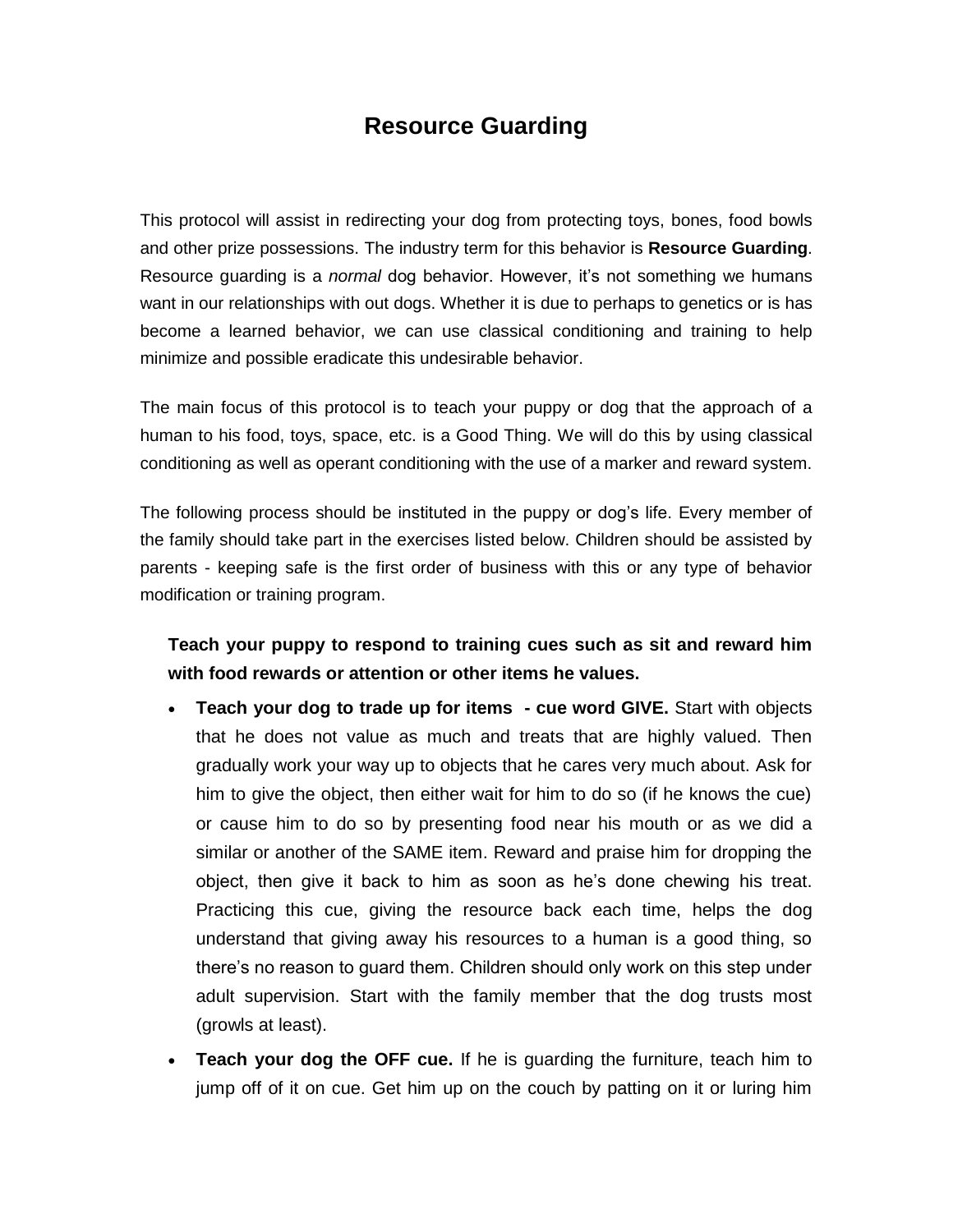with a treat. Don't give the treat yet (we want to reward for "off", not jumping on the couch). Then say "off" and lure him back onto the floor. If you use a clicker, click as soon as he heads off the couch. Give him the treat. Don't start to teach off when your dog is all settled down on the couch. Work up to that level.

- **Condition your dog to expect good things when you approach him**, especially if he has some sort of highly prized resource, like a bone. As with "give", start with something your dog does not guard. Walk over, present the treat while he's enjoying his low value toy or food, and leave. Do this with several low value toys throughout the day. Repeat this for several days until he begins to look up at you, with a "Hey, she's here to give me a treat" expression on his face. With the low value objects, move up to touching the dog in some way, touching of taking the object (often saying "give" first), then popping a high value treat in his mouth and returning the object. Over a period of weeks or more, gradually move up to repeating the above with higher and higher value toys or food. With high value toys/food/bones, start by just walking by the puppy, out of the range that makes him growl, and dropping a treat. Move closer as the days go by, if the dog is ready; never progress faster than your dog is happily willing to go. If the dog is not relaxed and happy at any stage, you have moved too fast. Retreat to the previous level. Repeat this entire process with several high value objects. After that, progress to doing this process with more people around, more stress in the environment. Children should only work on the conditioning step under adult supervision.
- **Keep your dog from exhibiting resource guarding behavior** by not moving past his acceptance level. If he growls when you get within three feet of his toy, then don't make him growl — stay more than three feet away from his toy next time. Better yet, remove the toys that he guards from the living area, so that he can't accidentally be triggered. If your dog guards his dinner, make sure no one approaches or give him his dinner in a separate room, for now. If your puppy guards the couch, try to keep him off of it by not inviting him up and/or by making it uncomfortable to lay on (an upside-down carpet protector works well for that). Any approaches that you make to your dog at this time while he has a resource should be on purpose and accompanied by